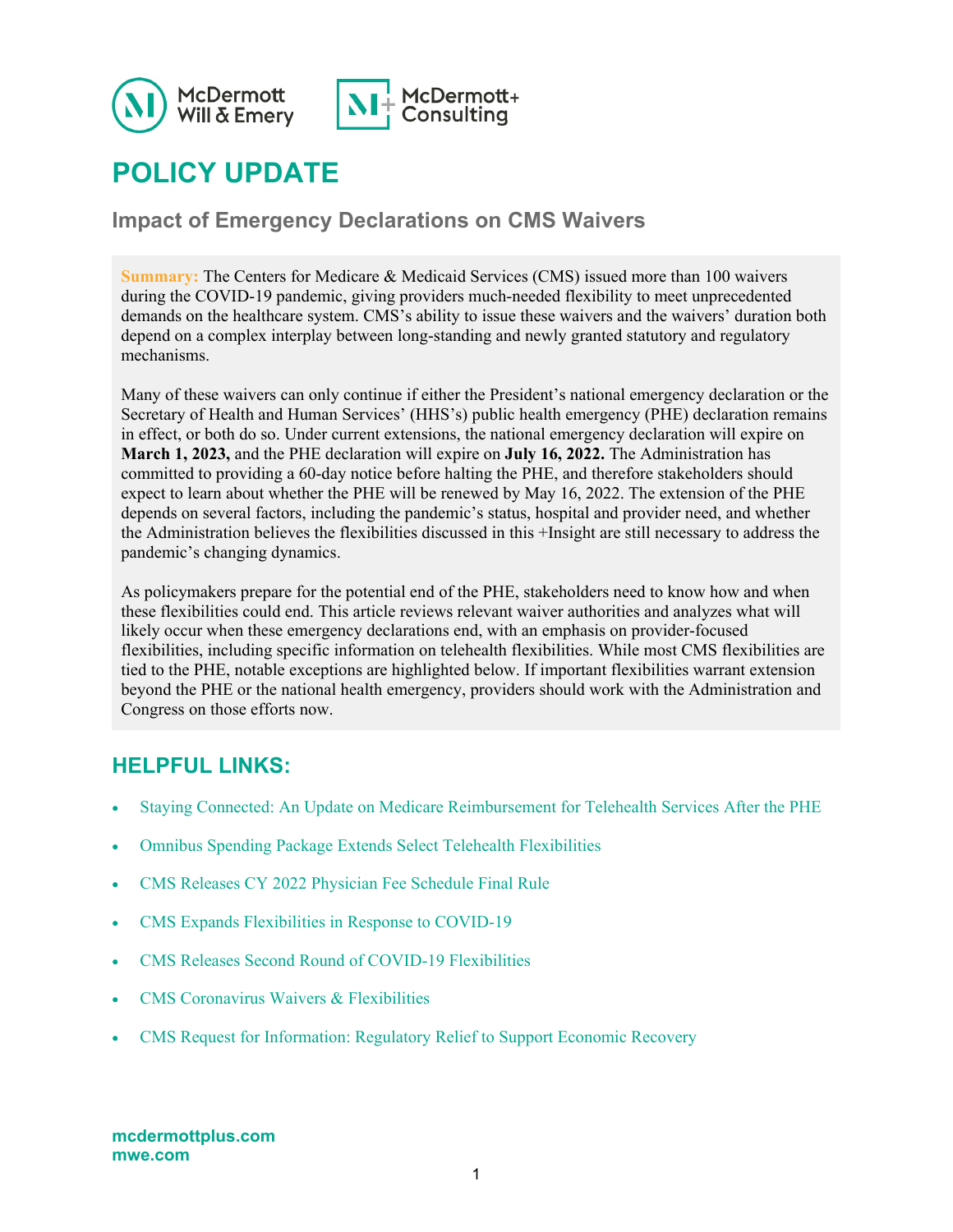# **BACKGROUND ON FEDERAL EMERGENCY DECLARATIONS**

Three sources of statutory authority enable the federal government to issue an emergency declaration: the National Emergencies Act (NEA), the Stafford Act and the Public Health Service Act. As of May 4, 2022, an emergency has been declared under all three acts.

### **National Emergency Declaration: Stafford Act and National Emergencies Act**

The President can declare a national emergency under Section 501(b) of the Stafford Act and under Sections 201 and 301 of the NEA. On March 13, 2020, President Trump first declared an emergency for COVID-19 under both the Stafford Act and the NEA, with an effective date of March 1, 2020. A national emergency declaration is effective until one year from the date the emergency was declared, or until the President issues a proclamation terminating the declaration, whichever comes first. Most recently, President Biden [continued](https://www.whitehouse.gov/briefing-room/presidential-actions/2022/02/18/notice-on-the-continuation-of-the-national-emergency-concerning-the-coronavirus-disease-2019-covid-19-pandemic-2/) the national emergency declaration on February 18, 2022. Unless President Biden terminates the declaration sooner, it will expire on March 1, 2023.

When the President's national emergency declaration ends, many CMS waivers will terminate. Exceptions include certain telehealth waivers; certain policy changes contained in CMS rules; specific policies in the Coronavirus Aid, Relief, and Economic Security (CARES) Act; and specific policies in recently passed legislation.

### **Public Health Emergency: Public Health Service Act**

Section 319 of the Public Health Service Act allows the HHS Secretary to declare a PHE for significant outbreaks of infectious disease. If a presidential declaration under the NEA or the Stafford Act is also in place, then a PHE declaration authorizes the HHS Secretary to exercise authority under Section 1135 of the Social Security Act to temporarily waive or modify certain requirements under Medicare, Medicaid, state Children's Health Insurance Program(s) (CHIP), and the Health Insurance Portability and Accountability Act (HIPAA) Privacy Rule during the PHE. As noted, the national emergency declaration is in effect until March 1, 2023, unless President Biden terminates it at an earlier date.

A PHE declaration is effective for up to 90 days and can be renewed for additional 90-day increments. The HHS Secretary may terminate the declaration whenever the Secretary determines that it is no longer necessary. Former HHS Secretary Alex Azar first declared the COVID-19 pandemic a PHE on January 27, 2020. Most recently, HHS Secretary Xavier Becerra [renewed](https://aspr.hhs.gov/legal/PHE/Pages/COVID19-12Apr2022.aspx) the PHE declaration on April 12, 2022. The current declaration will expire on July 16, 2022. The Biden Administration has stated that it will provide 60 days' notice before ending the PHE. By May 16, 2022, stakeholders should know whether the PHE will be extended beyond July 16, 2022.

### **LONG-TERM USE OF WAIVERS AND FLEXIBILITIES BY CMS UNDER EMERGENCY DECLARATIONS**

These emergency declarations authorize CMS and other agencies to issue waivers and increased flexibility for the duration of the PHE. They do not, however, mandate that such waivers and flexibilities remain in place for the duration of the PHE. While the broader PHE remains in effect at least through July 16, 2022, CMS may examine specific waivers and flexibilities that it believes are no longer improving the health and safety of Medicare beneficiaries and providers.

For example, CMS recently analyzed the necessity of waivers initially granted during the PHE related to certain long-term care facilities, and decided to [phase out some of](https://www.cms.gov/newsroom/press-releases/cms-returning-certain-pre-covid-19-policies-long-term-care-and-other-facilities) these waivers. This change was

**mcdermottplus.com mwe.com**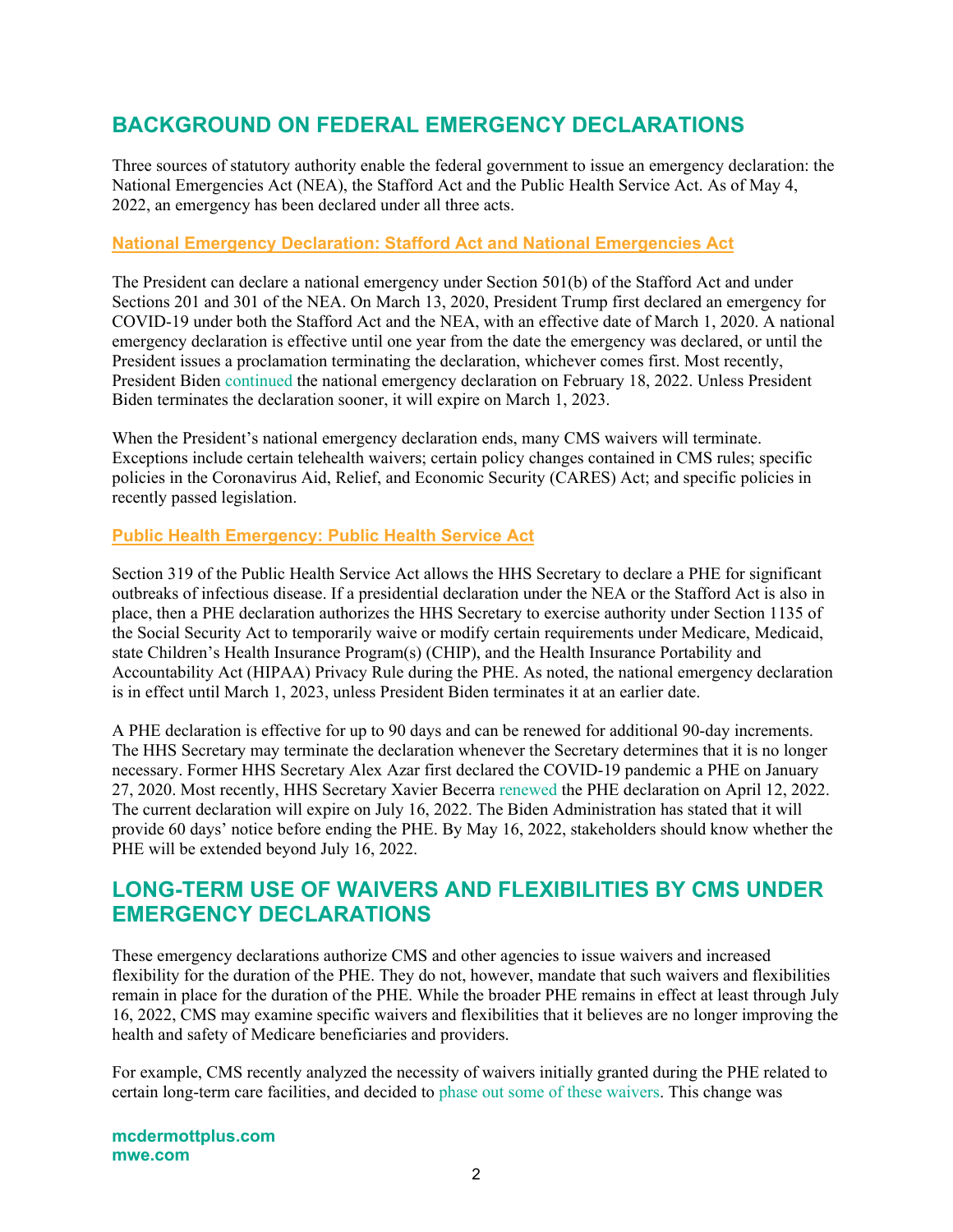targeted and not necessarily indicative of a broader trend to phase out pandemic-related flexibilities. In its [announcement of its decision,](https://www.cms.gov/files/document/qso-22-15-nh-nltc-lsc.pdf) CMS clarified that it believes these specific flexibilities no longer effectively and safely served Medicare patients and providers in certain long-term care facilities. CMS detailed its reasons for phasing specific flexibilities out, including its belief that the facilities in question had developed policies or other practices that mitigated the need for targeted waivers. Other than this change, broader waivers and flexibilities continue to remain in place.

### **EMERGENCY DECLARATIONS AND SPECIFIC CMS WAIVERS (Section 1135)**

As noted, Section 1135 of the Social Security Act provides the HHS Secretary authority to grant certain Medicare, Medicaid, CHIP and HIPAA Privacy Rule waivers when two conditions are met: the President has declared a national emergency under the NEA or the Stafford Act, and the HHS Secretary has declared a PHE under the Public Health Service Act. When both the national emergency declaration and the PHE declaration are active (as is currently the case), the HHS Secretary can use Section 1135 waiver authority to waive several requirements:

- Conditions of participation or other certification requirements for individual healthcare providers or types of providers, program participation and similar requirements for individual healthcare providers or types of providers, and pre-approval requirements
- Requirements that physicians and other healthcare professionals be licensed in the state in which they provide services, if they have equivalent licensing in another state and are not affirmatively excluded from practice in that state or in any state that is included, in whole or in part, in the emergency area
- Actions under Section 1867 relating to examination and treatment for emergency medical conditions and women in labor (*i.e.*, the Emergency Medical Treatment and Labor Act (EMTALA))
- Sanctions under Section  $1877(g)$  relating to limitations on physician self-referral
- Deadlines and timetables for performance of required activities, except that such deadlines and timetables may only be modified, not waived
- Limitations on payments under Section 1851(i) for healthcare items and services furnished to individuals enrolled in a Medicare Advantage plan by healthcare professionals or facilities not included under such plan
- Sanctions and penalties that arise from noncompliance with certain provisions under HIPAA.

During the COVID-19 pandemic, CMS has used Section 1135 waiver authority to issue [numerous](https://www.cms.gov/about-cms/emergency-preparedness-response-operations/current-emergencies/coronavirus-waivers)  [waivers](https://www.cms.gov/about-cms/emergency-preparedness-response-operations/current-emergencies/coronavirus-waivers) not only to help providers address the emerging challenges of treating patients with COVID-19, but also to ensure providers' ability to deliver ongoing care to patients in non-COVID-19 situations. Nearly all Section 1135 waivers are tied to the existence of both the PHE and the national emergency declaration. If one or both declarations were to end, the flexibilities currently provided under Section 1135 waiver authority would also end.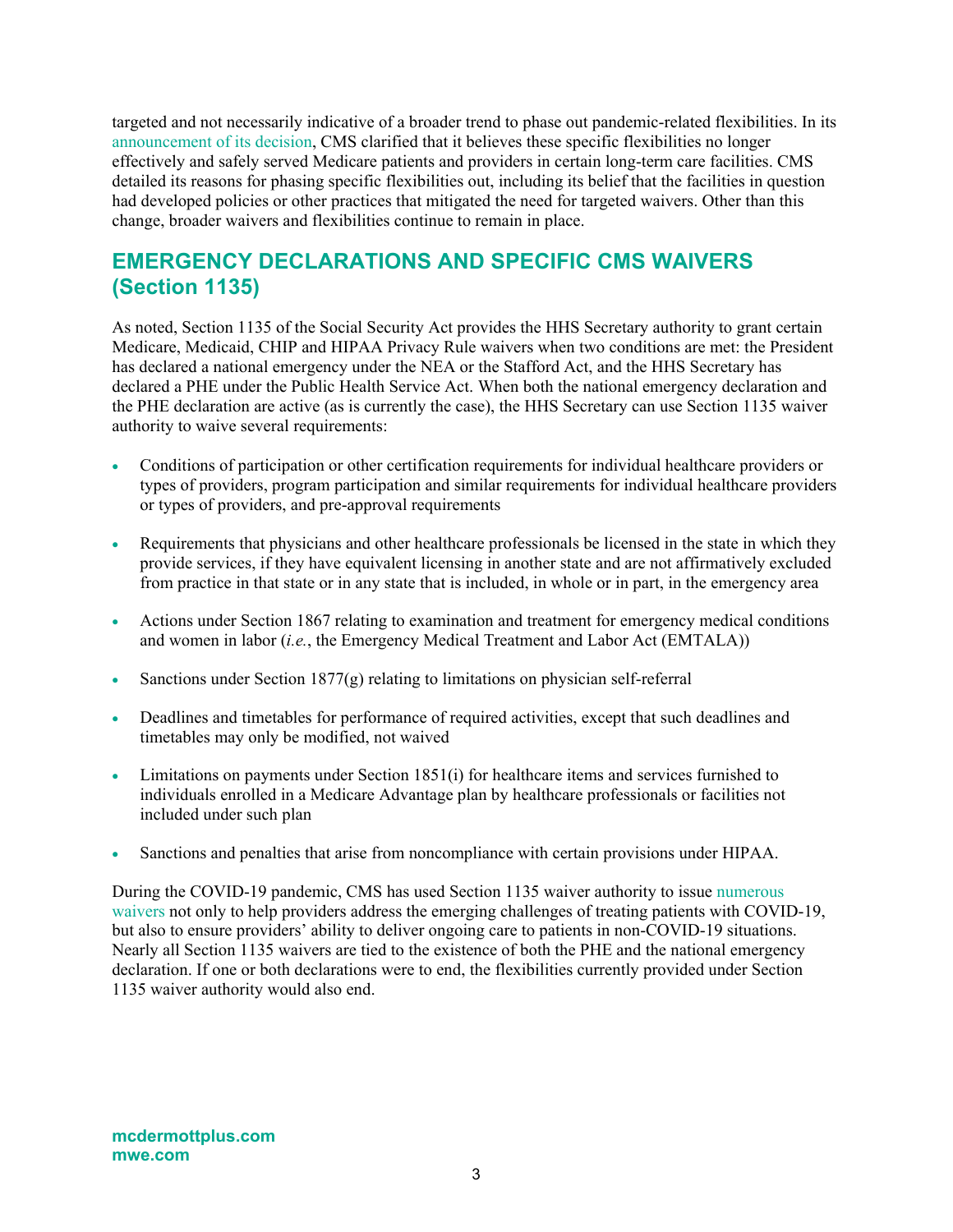# **CMS USED EXISTING REGULATORY AUTHORITY TO PROVIDE FLEXIBILITIES**

CMS issued two interim final rules (one on [March 30, 2020,](https://www.federalregister.gov/documents/2020/04/06/2020-06990/medicare-and-medicaid-programs-policy-and-regulatory-revisions-in-response-to-the-covid-19-public) and one on [April 30, 2020\)](https://www.cms.gov/files/document/covid-medicare-and-medicaid-ifc2.pdf) that broadly relaxed certain regulations through changes to specific requirements and through enforcement discretion. These rules permitted hospitals to expand their capacity, increased telehealth services, added codes to CMS's telehealth list, increased payment for office-based telehealth visits, waived certain licensing requirements for the purposes of reimbursement, eased supervision rules, reduced face-to-face requirements for a range of services, and suspended audits and other administrative requirements.

Unlike CMS's authority to issue Section 1135 waivers, the authority for the policy changes included in these two interim final rules did not necessarily require an existing PHE declaration. However, CMS chose to tie the interim final rules' flexibilities to the duration of the PHE. As a result, the flexibilities contained in these rules will terminate when the PHE terminates, unless extended via additional CMS rulemaking (with the exception of certain telehealth policies, described below.)

# **EMERGENCY DECLARATIONS AND CERTAIN TELEHEALTH FLEXIBILITIES**

A broad range of stakeholders are highly interested in how the end of the national emergency and/or the PHE will impact telehealth flexibilities. The HHS Secretary's ability to waive telehealth requirements is distinct from Section 1135 authority. Congress provided specific telehealth waiver authority through two of the COVID-19 stimulus bills. The Coronavirus Preparedness and Response Supplemental Appropriations Act, 2020 (the first pandemic stimulus bill) gave the HHS Secretary authority to waive two specific requirements for telehealth services under Section 1834(m) of the Social Security Act: the Medicare "originating site" requirements, and restrictions on the type of telecommunication used for telehealth services. The CARES Act subsequently expanded the telehealth flexibility authority to include all provisions in Section 1834(m).

### **The CARES Act**

The CARES Act implemented the following flexibilities:

- Allowed federally qualified health centers and rural health clinics to provide telehealth services to Medicare beneficiaries
- Eliminated the requirement that Medicare beneficiaries with end-stage renal disease receiving home dialysis have a face-to-face clinical assessment at least once every three months
- Allowed Medicare beneficiaries receiving hospice care to have a face-to-face encounter via telehealth with a hospice physician or nurse practitioner to recertify continued eligibility for hospice care
- Required the HHS Secretary to issue clarifying guidance regarding the use of telecommunications systems for home health services, including remote patient monitoring
- Increased reimbursement to hospitals by providing a 20% add-on payment for inpatient hospital discharges related to COVID-19
- Waived the requirement that patients of an inpatient rehabilitation facility receive at least 15 hours of therapy per week (three hours of therapy per day, five days per week)

**mcdermottplus.com mwe.com**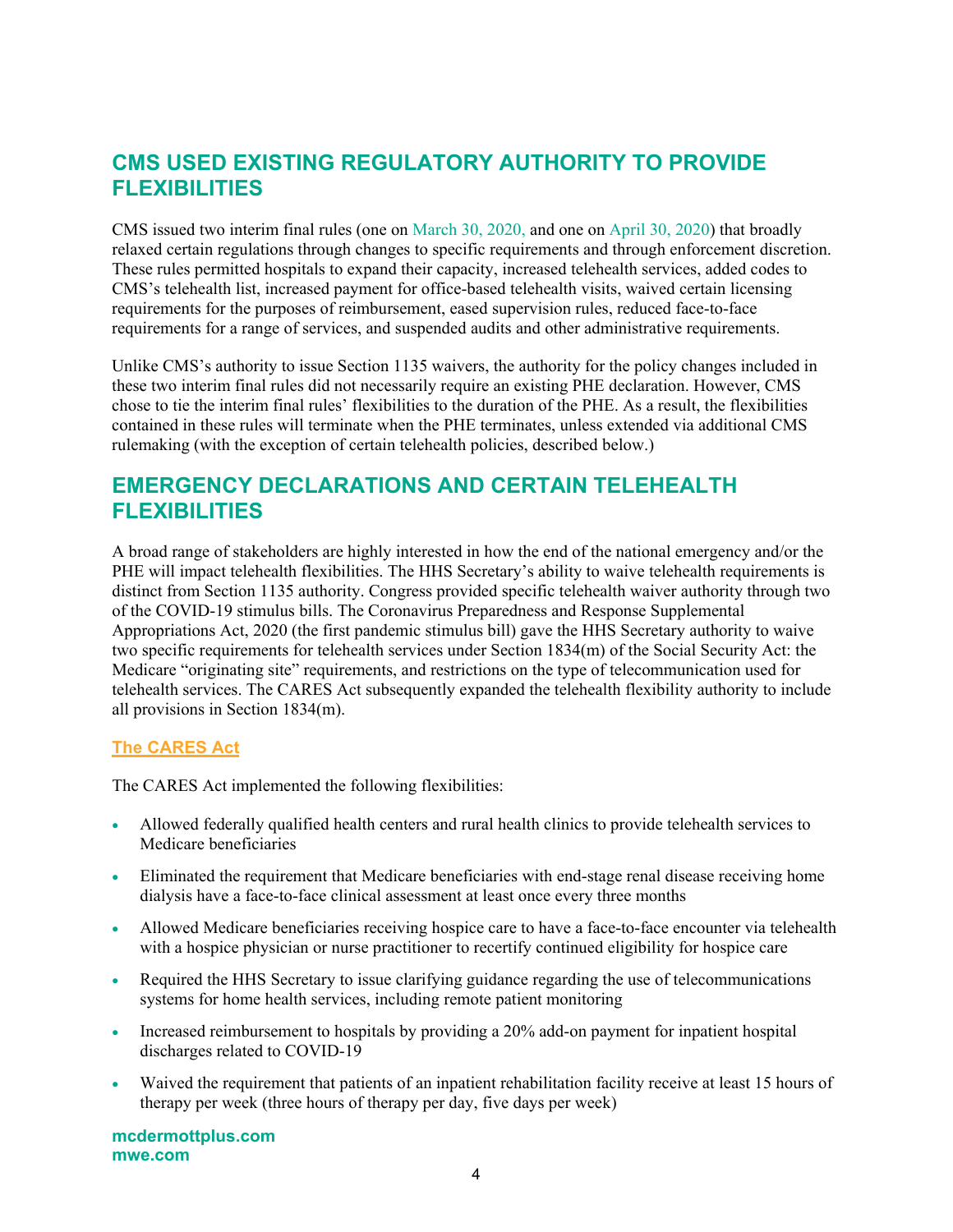- Adjusted transition rules for payment reductions for durable medical equipment
- Required Medicare prescription drug plans and Medicare Advantage drug plans to permit Part D plan enrollees to obtain a 90-day supply of a covered Part D drug (even if the drug is subject to cost and utilization management, medication therapy management or other such programs)
- Expanded the type of hospitals eligible for the Medicare hospital accelerated payment program.

Under these CARES Act provisions, CMS took significant action to increase access to and use of telehealth services, and to provide flexibilities for providers to complete certain administrative requirements virtually. The statute specified that these authorities and flexibilities are tied to the PHE.

### **Additional Legislation**

The Consolidated Appropriation Act,  $2022$  (CAA)<sup>[1](#page-4-0)</sup> enacted on March 15, 2022, extended certain telehealth flexibilities for 151 days (approximately five months) after the PHE ends. During that period, the law maintains the following measures:

- Extends an expanded list of qualifying Medicare telehealth providers (including occupational therapists, physical therapists, speech language pathologists and audiologists)
- Extends the waiver of originating site and geographic restrictions (so Medicare beneficiaries can still receive telehealth services from any site, including their homes)
- Delays implementation of in-person visit requirements<sup>[2](#page-4-1)</sup> for Medicare mental telehealth services
- Provides for continued Medicare coverage of and payment for telehealth services furnished through audio-only telecommunications systems
- Extends the flexibilities applied to federally qualified health centers and rural health clinics as providers of telehealth services
- Permits pre-deductible coverage of telehealth services in high-deductible health plans with health savings accounts between April 1, 2022, and December 31, 2022.

Although the CAA extended these telehealth flexibilities for five months beyond the end of the PHE, the law did not address some important flexibilities. For example, the CAA did not extend the increased payment rates for office-based telehealth services and did not address licensure flexibilities, among other things. It also did not extend critical access hospitals' ability to serve as distant site providers for telehealth and offer telehealth services the same way they do in-person care. Some stakeholders are concerned that without this flexibility, many critical access hospitals will limit or end telehealth options at the end of the PHE. For a detailed overview of the telehealth provisions in the CAA, including the flexibilities left out of the law, see our additional analysis [here.](https://www.mcdermottplus.com/insights/omnibus-spending-package-extends-select-telehealth-flexibilities/)

<span id="page-4-0"></span><sup>1</sup> Public Law No: 117-103

<span id="page-4-1"></span><sup>2</sup> The Consolidated Appropriations Act, 2021 (Public Law No: 116-260) imposes an in-person visit requirement for Medicare beneficiaries receiving mental telehealth services (other than substance use and co-occurring mental health disorders) from an expanded list of originating sites, including the home. Under the requirement, the beneficiary must generally have an in-person visit with her provider in the six-month period before starting the telemental health treatment.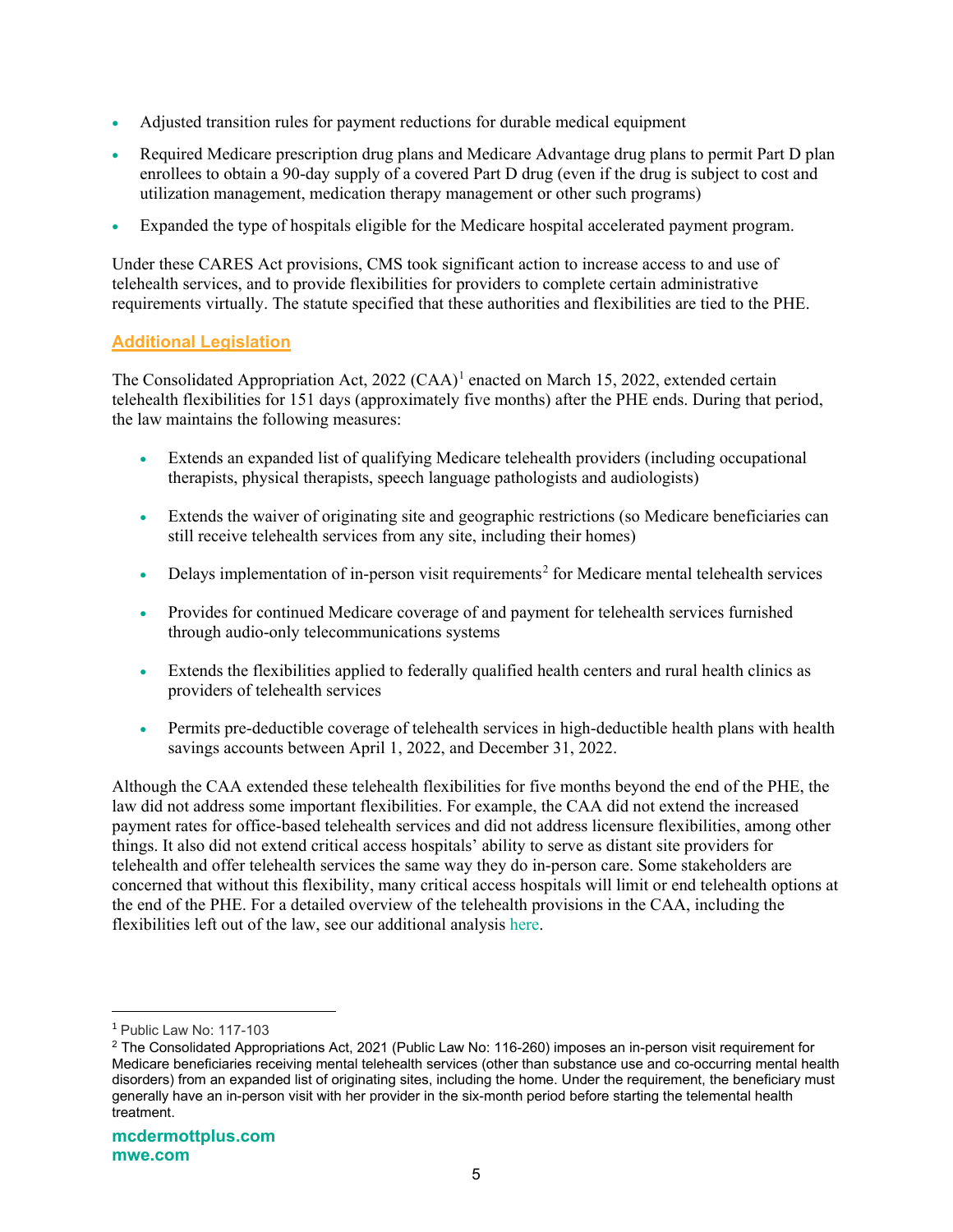#### **Medicare Physician Fee Schedule**

CMS has also allowed for certain exceptions related to telehealth policies through rulemaking. In the CY 2021 Medicare Physician Fee Schedule (PFS) final rule, for example, CMS provided coverage for more than 100 services added (on an interim basis) to the Medicare Telehealth List through the end of the PHE.<sup>[3](#page-5-0)</sup> In the CY 2022 PFS final rule, CMS extended coverage for those telehealth services through the end of CY 2023, regardless of the PHE's status.

For additional details on the telehealth policies contained in the CY 2022 PFS final rule, see our analysis [here.](https://www.mcdermottplus.com/insights/omnibus-spending-package-extends-select-telehealth-flexibilities/) For a detailed overview of Medicare telehealth flexibilities and the level of authority (*e.g*., congressional or regulatory) required to extend those flexibilities beyond the PHE or make them permanent, see our analysis [here.](https://www.mwe.com/it/insights/staying-connected-an-update-on-medicare-reimbursement-for-telehealth-services-after-the-phe/)

# **IMPACT OF TERMINATING THE EMERGENCY DECLARATIONS**

Whether CMS flexibilities can exist after the PHE or national emergency declarations terminate depends upon the authority under which the flexibility was issued. For example, flexibilities provided under Section 1135 waiver authority would terminate when either the national emergency declaration terminates or the PHE declaration terminates. Under currently projected enddates, this would mean that these waivers could terminate as soon as **July 16, 2022.** Other flexibilities, unrelated to Section 1135 waivers, have already been extended via regulation or statute for a specific period of time beyond the end of the pandemic.

### **What Happens If the PHE Declaration Ends?**

Most flexibilities will end when the PHE ends. This includes all Section 1135 waivers (because both conditions for Section 1135 waiver authority would no longer be met), all telehealth flexibilities tied to the PHE, the CMS interim final rule changes tied to the PHE, and the provisions specified in the CARES Act. Notable exceptions are the coverage extensions for certain added telehealth services (under the CY 2022 PFS final rule) and the telehealth flexibility extensions included in CAA—because these are implemented by statute and are not tied to the PHE, they will remain in place post-PHE.

#### **Vaccines, Therapies and Devices Granted Emergency Use Authorization**

The termination of the PHE will not directly impact products and devices granted [emergency use authorization \(EUA\).](https://www.fda.gov/regulatory-information/search-fda-guidance-documents/emergency-use-authorization-medical-products-and-related-authorities#euas) The US Food and Drug Administration's (FDA's) authority to issue EUAs for covered countermeasures (*e.g.*, vaccines, therapies, devices) is not dependent on a PHE declaration under Section 319 of the Public Health Service Act, but instead derives from a separate EUA declaration under Section 564 of the Federal Food, Drug, and Cosmetic Act. On February 4, 2020, the HHS Secretary issued a separate and distinct [declaration](https://www.govinfo.gov/content/pkg/FR-2020-03-17/pdf/2020-05484.pdf) finding that the spread of COVID-19 constituted a PHE for the purposes of allowing FDA to issue EUAs for covered countermeasures. The EUAs for approved products and devices will remain in effect until the HHS Secretary terminates the EUA declaration. Agencies have indicated their intention to provide 12 months for the disposition of unapproved products before terminating the EUA declaration.

<span id="page-5-0"></span><sup>&</sup>lt;sup>3</sup> These were added on a Category 3 basis. Categories 1 and 2 represent the long-term criteria for additions to the telehealth list; CMS created Category 3 to allow additions not clearly fitting under Categories 1 and 2. Category 3 codes are temporary.